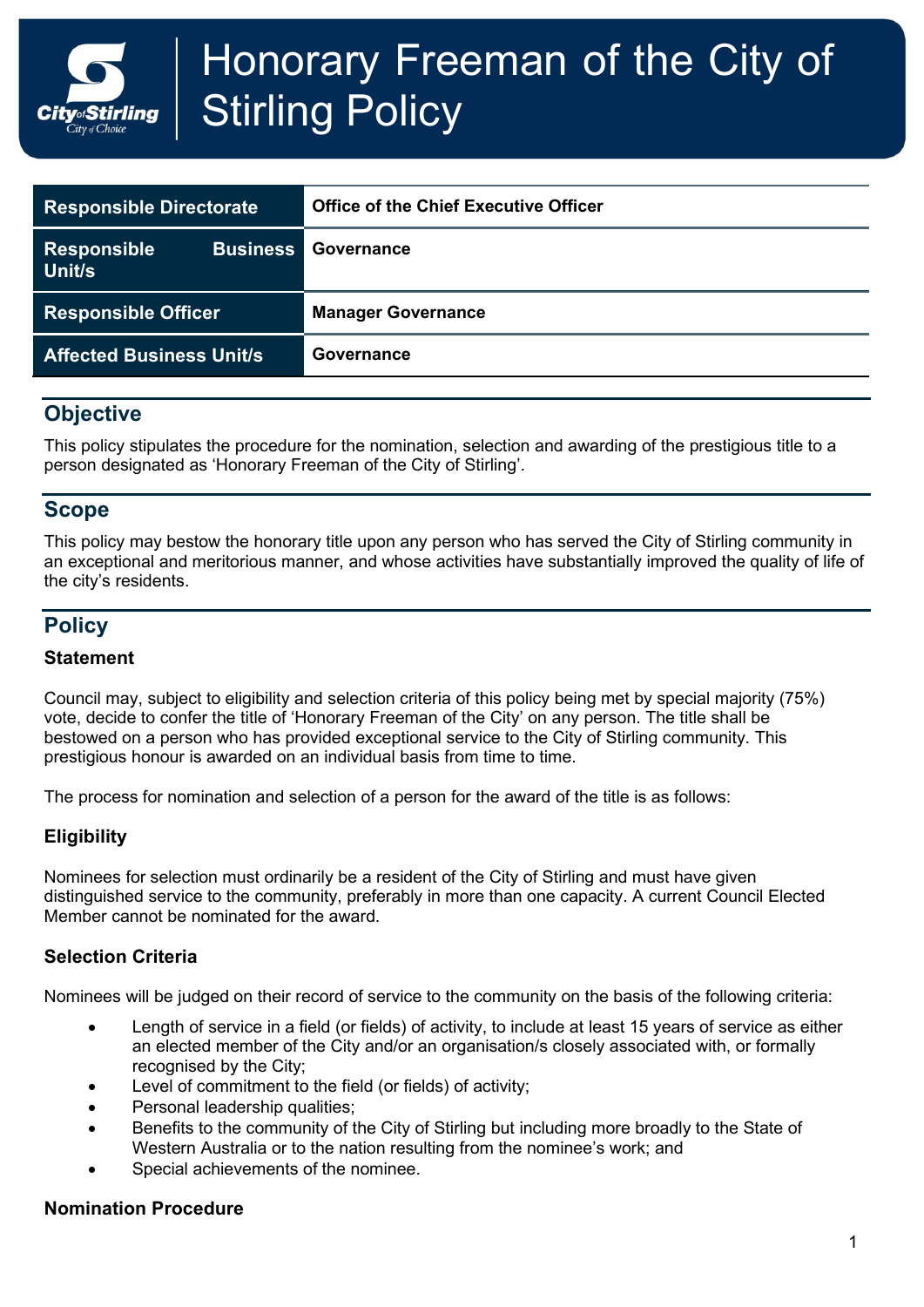To preserve the integrity and importance of bestowing the honour of 'Honorary Freeman of the City' upon any individual, the following procedure shall be adopted:

- Nomination for an 'Honorary Freeman of the City' clearly outlining in chronological order the history of community service of the person being nominated must be made in writing to the Chief Executive Officer in the strictest confidence without the nominee's knowledge.
- A nomination must be supported in writing by at least one third of the total number of Elected Members of Council.
- On receipt of a nomination the Chief Executive Officer will circulate a copy of the nomination and any supporting information to all Council members for initial consideration by the appropriate Committee.
- The Committee may recommend to Council that the title of 'Honorary Freeman of the City of Stirling' be conferred on the nominee, if it is considered that it is appropriate to do so.
- The recommendation by the Committee shall be treated as confidential business.
- No record of the nominee's name shall be recorded in the Council or Committee minutes whether supported or not by Council.

#### **Confidentiality**

The nomination and consideration of proposals to award the title of 'Honorary Freeman of the City' shall be dealt with in strictest confidence. Any decision of Council to adopt a recommendation of the Committee requires a special majority. When Council meets to consider the Committee's recommendation, the meeting shall be closed to the members of the public and reports concerning the nomination procedure shall be deemed to be confidential items pursuant to section 5.95(3) of the *Local Government Act 1995*.

It is imperative as part of the nomination procedure that confidentiality is maintained at all times. The standing of the City and the individual concerned should not be brought into disrepute or embarrassment in any way.

## **Awarding the Title**

Once Council has accepted the nomination, the nominee shall be contacted by the Chief Executive Officer on a confidential basis to determine whether the award will be accepted. Should a nominee decline to accept the Award, all Council members will be informed and the matter will lapse.

On confirmation of this acceptance all Elected Members will be informed and a suitable media statement shall be prepared for release under the Mayor's name.

Conferral of the title shall be carried out at a formal Council function.

#### **After Acceptance by the Nominee**

Once accepted by the nominee, the Chief Executive Officer in consultation with the Mayor shall organise a Special Meeting of Council to be held for the presentation of the Honour of Freeman.

Normally at least three months is to be allowed to ensure the portrait of the Freeman will be available for unveiling at the Special Meeting of Council.

#### **The Ceremony**

The Governor of Western Australia, the Premier and the Opposition Leader shall be included on the invited distinguished guest list.